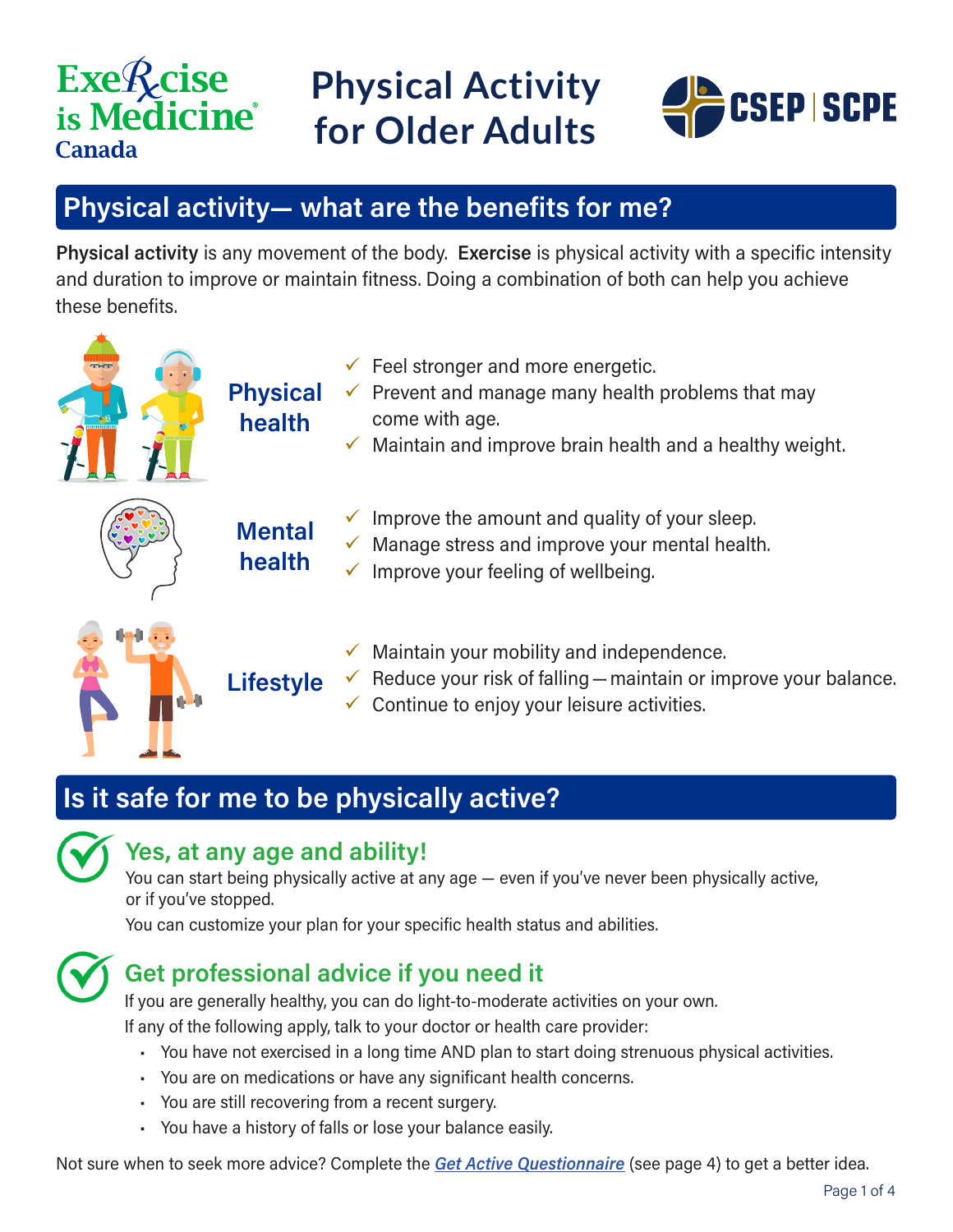# **Exe***Acise* is Medicine<sup>®</sup> **Canada**



## **What activities should I do?**

Follow the Guidelines. This brochure reflects the *Canadian 24-Hour Movement Guidelines for Adults 65 years or older.* For benefits to your health and functional abilities, include a range of activities and intensities within these recommendations.

| <b>Types of Activities</b>                                              |                                                                                                                                                                                                                                                                           | <b>The Benefits</b>                                                                                                          |  |  |  |
|-------------------------------------------------------------------------|---------------------------------------------------------------------------------------------------------------------------------------------------------------------------------------------------------------------------------------------------------------------------|------------------------------------------------------------------------------------------------------------------------------|--|--|--|
| A;                                                                      | Accumulate at least 150 minutes of<br>moderate-to vigorous-intensity aerobic<br>physical activity per week.<br>Moderate intensity - You can chat easily<br>Vigorous intensity - You cannot chat<br>easily                                                                 | Keeps your heart, lungs, and blood<br>vessels healthy.<br>Can help you do housework more easily.<br>More is better!          |  |  |  |
| Aerobic<br><b>Activities</b>                                            | Walking briskly, walking up hills or stairs; hiking, cycling, swimming, tennis, dance<br>class, pickleball                                                                                                                                                                |                                                                                                                              |  |  |  |
| 2<br><b>Muscle</b><br><b>Strength</b><br>and Power<br><b>Activities</b> | Add activities using all your major muscle<br>groups, 2-3 days a week<br>To strengthen muscles, pick a weight that<br>you can lift, pull, or push 6-10 times.<br>For muscle power, use a lighter weight<br>you can do 8-10 times but at a faster but<br>controlled speed. | Makes muscles stronger.<br>Helps bones maintain strength.<br>Helps to lift heavy luggage or do heavy<br>garden work.         |  |  |  |
|                                                                         | Free weights, rubber bands, your own body weight, join a fitness centre for more<br>options.                                                                                                                                                                              |                                                                                                                              |  |  |  |
| <b>Balancing</b><br><b>Activities</b>                                   | Do activities that challenge you to keep<br>upright.<br>These activities can be done daily, more is<br>better when trying to improve balance.                                                                                                                             | Helps maintain or improve your balance<br>while standing or moving.<br>Helps prevent a fall. Helps to reach a<br>high shelf. |  |  |  |
|                                                                         | Walking on your tiptoes, doing Tai Chi. Look for videos on how to do balance exercises.                                                                                                                                                                                   |                                                                                                                              |  |  |  |
| <b>Flexibility</b><br><b>Activities</b>                                 | Activities where you reach, bend and<br>move through comfortable motions. Do<br>daily.                                                                                                                                                                                    | Helps your body move more easily, and<br>in new ways.                                                                        |  |  |  |
|                                                                         | Stretching routines, yoga, Qigong, Pilates<br>Do a variety of activities to include your whole body.                                                                                                                                                                      |                                                                                                                              |  |  |  |
|                                                                         | Sedentary Behaviour - Limit to 8 hours or less. Break up sedentary time as<br>much as you can and limit recreational screen time to less than 3 hours per day.                                                                                                            |                                                                                                                              |  |  |  |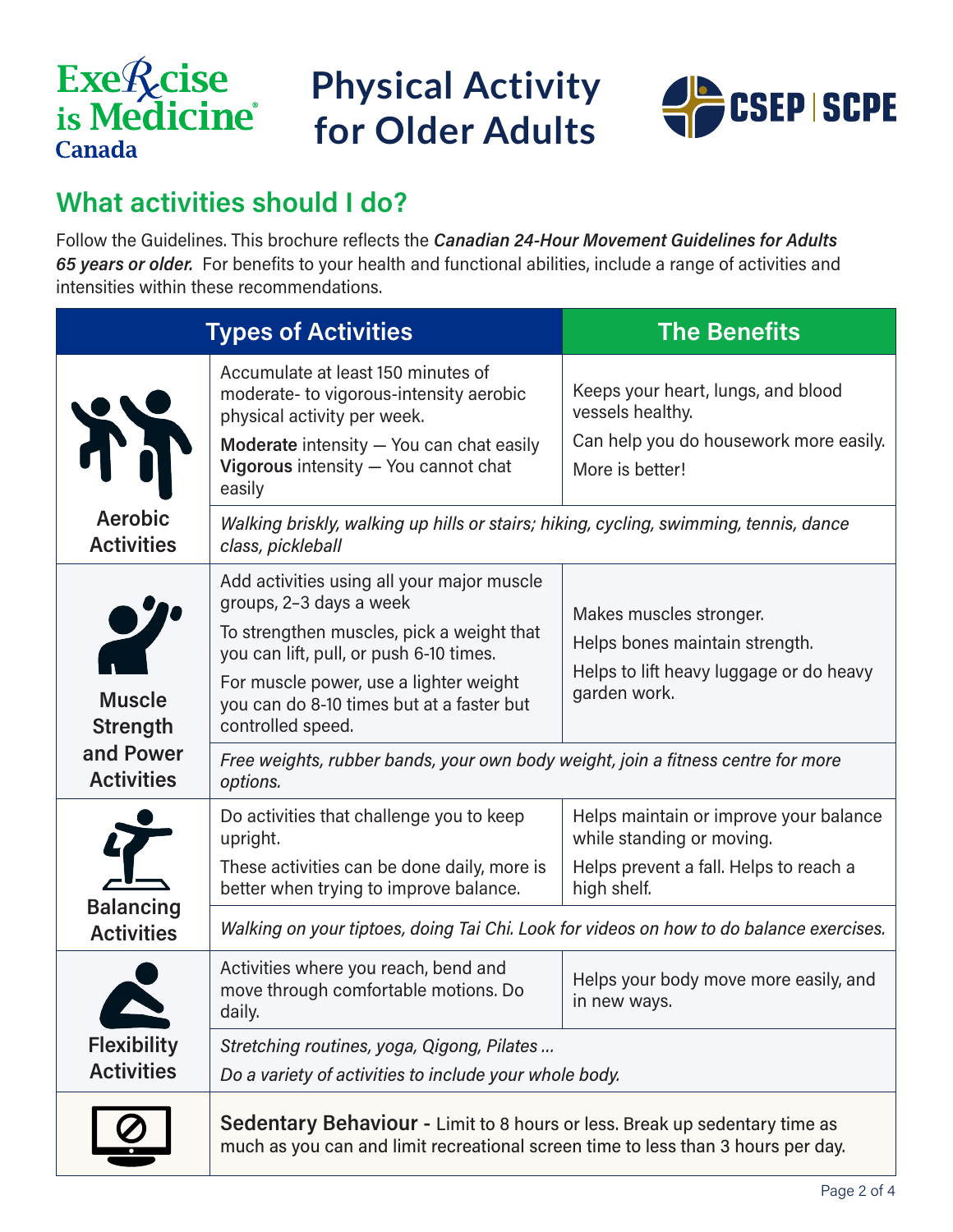# **Exe***Acise* is Medicine<sup>®</sup> **Canada**

## **Physical Activity for Older Adults**



| <b>Tips toward success</b>                                           |                                                                                                                                                                    |                                                                                                                      |  |  |
|----------------------------------------------------------------------|--------------------------------------------------------------------------------------------------------------------------------------------------------------------|----------------------------------------------------------------------------------------------------------------------|--|--|
| <b>Dress for the</b>                                                 | · In cold temperatures, dress in<br>layers.                                                                                                                        | As we get older, we may not feel the air<br>temperature adequately.                                                  |  |  |
| conditions and<br>the activity                                       | • Avoid exercising in hot, humid<br>conditions.                                                                                                                    | You are more susceptible to cold injuries<br>like frostbite or dehydration in humid                                  |  |  |
|                                                                      | • Wear proper footwear.                                                                                                                                            | conditions.                                                                                                          |  |  |
| Warm up and<br>cool down                                             | • Do warm-up activities before<br>you start.                                                                                                                       | Prepare your heart, lungs, and muscles to<br>prevent injuries.                                                       |  |  |
|                                                                      | • Cool down before stopping<br>- gradually decrease the<br>intensity of your activity.                                                                             | Cool down to gradually get your<br>breathing and heart rate back to normal.                                          |  |  |
| <b>Move carefully</b>                                                | • Change positions slowly, like<br>getting up from the floor or<br>picking up weights.                                                                             | As we get older, we can get dizzy from<br>getting up quickly.                                                        |  |  |
|                                                                      | • Avoid activities that require fast<br>changes in position.                                                                                                       | This increases your risk of falls and injury.                                                                        |  |  |
| <b>Breathe!!</b>                                                     | • Don't hold your breath.                                                                                                                                          | When using weights, breathe out as you<br>push or pull, and breathe in as you relax.                                 |  |  |
| <b>Stay hydrated</b>                                                 | • Drink water before, during and<br>after. Don't wait until you feel<br>very thirsty.                                                                              | As we get older, we may not feel as<br>thirsty when we first need water.                                             |  |  |
| <b>Understand</b><br>your health<br>conditions<br>and<br>medications | • Consult your health care<br>provider:<br>· if you have more than one<br>medical condition<br>- if you are taking several<br>medications to manage<br>conditions. | You may need advice on how to manage<br>your medications, symptoms, or diet<br>when you engage in physical activity. |  |  |

If you experience discomfort during the activity:

 $\checkmark$  Slow down to a more comfortable pace or stop the activity.

If you need help to move or to get home, ask for it.

### **STOP or reduce your activity**

if you have any these symptoms, during or following the activity:

- You feel dizzy, light-headed or weak
- You have chest pain or unusual shortness of breath
- You have new pain or swelling that stops the activity

If the symptoms persist, consult a health care provider.